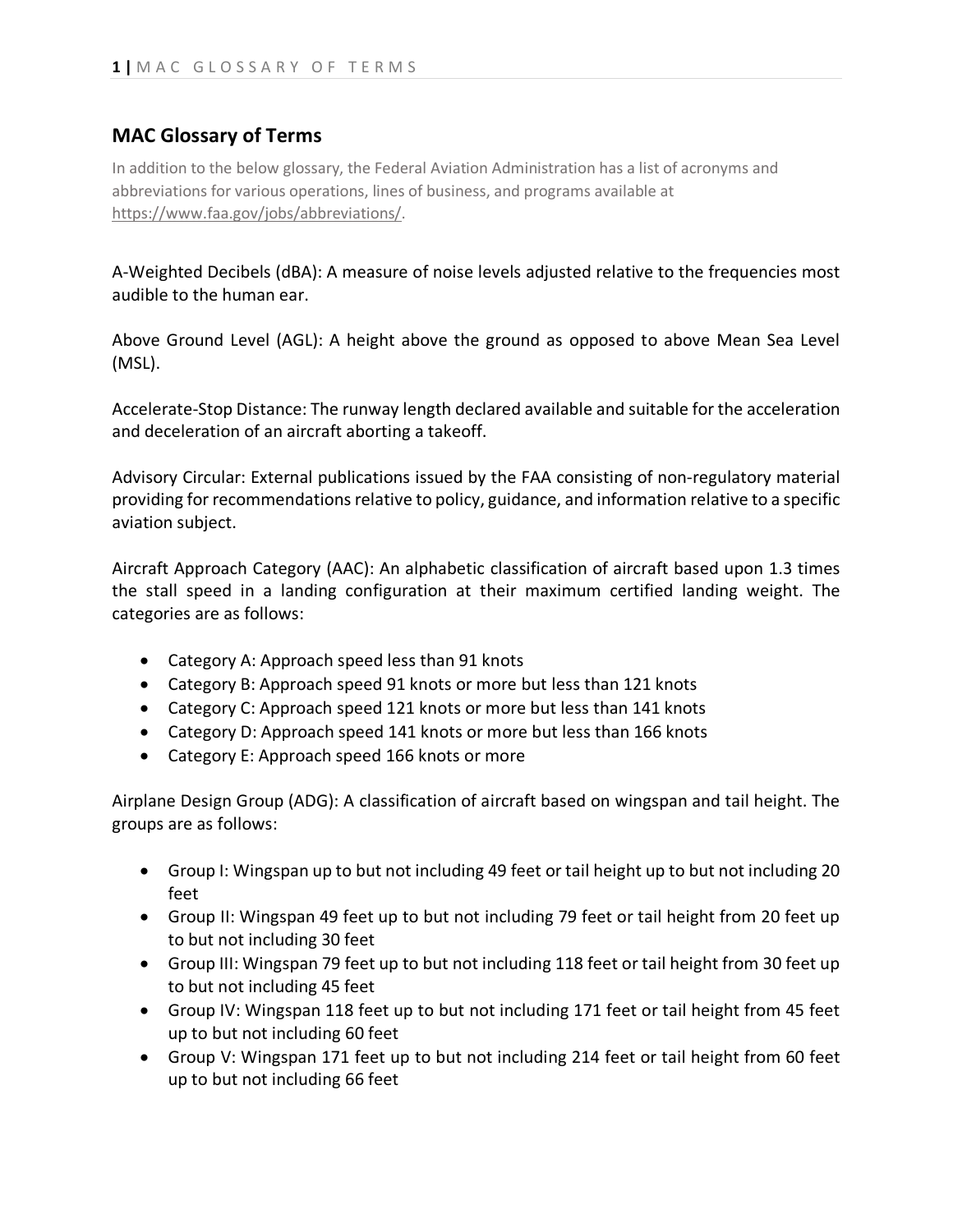• Group VI: Wingspan 214 feet up to but not including 262 feet or tail height from 66 feet up to but not including 80 feet

Aircraft Operation: An aircraft landing or takeoff, or touch-and-go procedure on a runway at an airport. A touch and go is counted as two aircraft operations: one takeoff, and one landing.

Airport Classifications: Definitions of airport classifications vary by agency.

- Federal Aviation Administration (FAA) General Aviation Airport Classifications:
	- $\circ$  National: National airports support the national and state system by providing communities with access to national and international markets. They accommodate a full range of aviation activity including large corporate jet and multi-engine aircraft operations, significant charter passenger services, all-cargo operations, and some helicopter activity. They often work in conjunction with, and in support of, hub airports serving the aviation needs of larger metropolitan areas.
		- National Airports include Anoka County Blaine, Flying Cloud and St. Paul Downtown airports.
	- o Regional: Regional airports support regional economies by connecting communities to statewide and interstate markets. These airports accommodate a full range of regional and local business activities, limited scheduled passenger service, or cargo operations. They serve corporate jet and multi-engine aircraft, as well as single-engine propeller aircraft and helicopters.
		- **Regional Airports include Airlake and Crystal airports.**
	- o Local: Local airports supplement communities by providing access to primarily intrastate and some interstate markets. These airports accommodate small businesses, flight training, emergency service, charter service, cargo operations, and personal flying activities. They typically accommodate smaller general aviation aircraft.
		- **Local Airports include Lake Elmo Airport.**
	- o Basic: Basic airports support general aviation activities such as emergency service, charter or critical passenger service, cargo operations, flight training, and personal flying. These airports typically accommodate mostly single-engine propeller aircraft and some helicopters. They may be located in and provide service to remote areas of the United States with limited or no surface transportation options, and therefore may be critical to the transportation of goods required for local day-to-day life.
- Minnesota State Aviation System Plan (SASP) Classifications:
	- o Key Airports: These airports have paved and lighted primary runways 5,000 feet or longer in length. They are capable of accommodating aircraft of all sizes up to and including large multi-engine and jet aircraft.
		- Key Airports include Minneapolis-St. Paul International, St. Paul Downtown, Flying Cloud, and Anoka County – Blaine airports.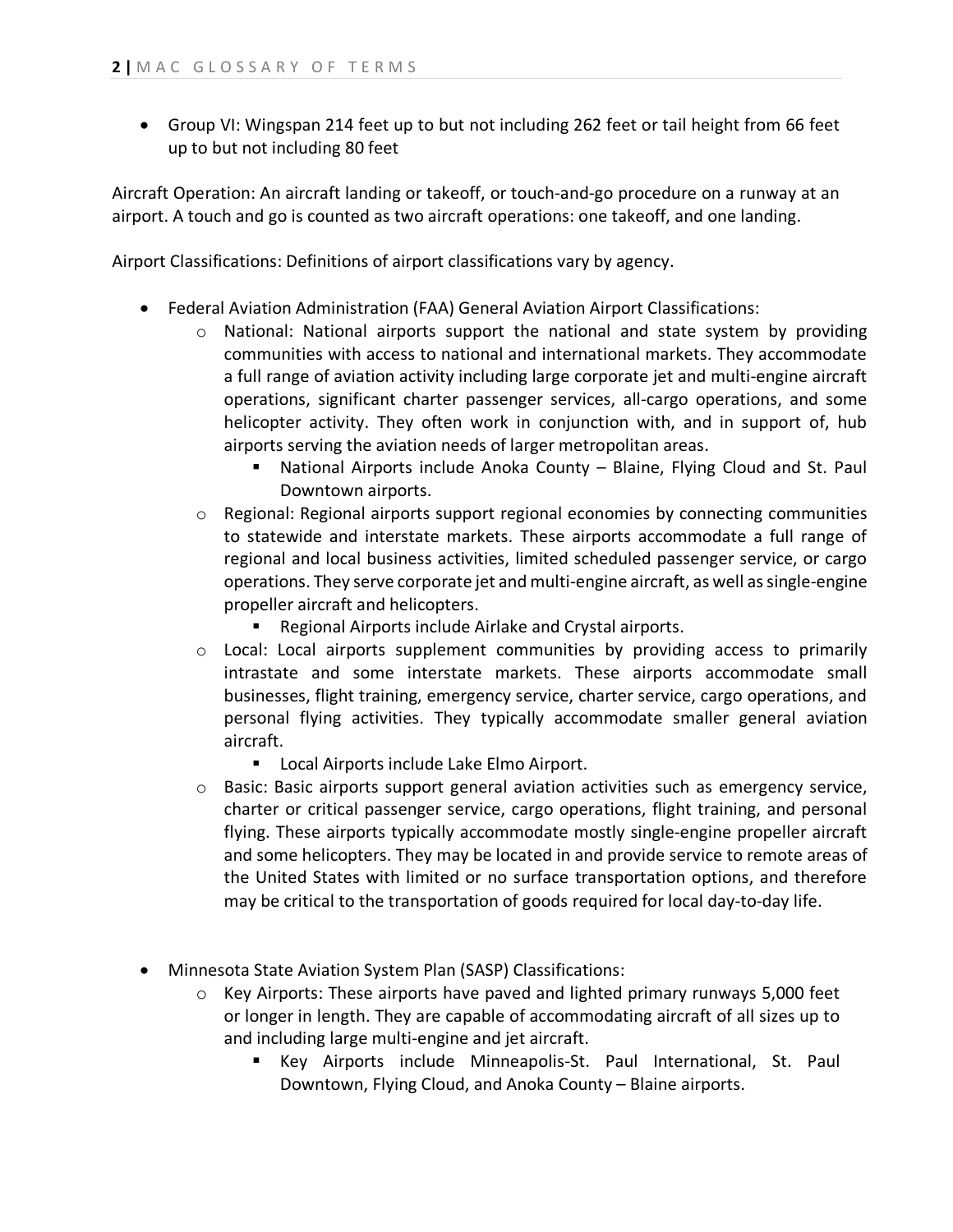- $\circ$  Intermediate Airports: These airports have paved and lighted primary runways which are between 2,400 and 5,000 feet long. Intermediate airports are intended for use by single engine aircraft or light to medium multi-engine aircraft.
	- **Intermediate Airports include Airlake, Lake Elmo, and Crystal airports.**
- o Landing Strips: These airports have turf runways which can accommodate most single-engine aircraft, helicopters, and some twin-engine aircraft. They may be unusable during wet weather, winter months, and during the spring melt.
- Metropolitan Council Regional Aviation System Plan (RASP) Classifications:
	- $\circ$  Major Airport: An airport with a primary runway length of 8,000 feet or greater with a precision approach. A Major Airport serves a primary air service access area that is international and national in scope. Its role in the airport system is to provide facilities and services primarily to scheduled air carrier and regional commuter users, but also includes air cargo and charter carriers.
		- Major Airports include Minneapolis-St. Paul International Airport.
	- $\circ$  Intermediate Airport: An airport with a primary runway length between 5,000 and 8,000 feet with a precision approach. The role of an Intermediate Airport is to provide facilities and services primarily to corporate and business general aviation aircraft. Typical users of these airports fly a variety of business jets, turboprop aircraft, and single- and twin-engine piston aircraft.
		- **Intermediate Airports include St. Paul Downtown Airport.**
	- o Minor Airport: An airport with runways all of which are 5,000 feet in length or less. Their system role is to provide general aviation facilities and services primarily to personal, business, and instructional users. The most common users of these airports fly single-engine and light twin-engine aircraft, and helicopters. Minnesota state statute prohibits upgrading a minor airport to intermediate airport status without legislative approval.
		- Minor Airports include Flying Cloud, Anoka County Blaine, Airlake, Lake Elmo, and Crystal airports.
	- o Special Purpose Airport: A facility open to public use, including heliports, seaplane bases, or airport landing areas whose primary geographic and service focus is normally state and metropolitan in scope. Personal, business and instruction uses are accommodated at these facilities.
- Metropolitan Airports Commission (MAC) Reliever Airport Classifications:
	- o Primary Relievers: MAC Reliever airports that provide the infrastructure and serves that are key to corporate aviation needs.
		- **Primary Relievers include St. Paul Downtown, Flying Cloud, and Anoka** County – Blaine airports.
	- o Complimentary Relievers: MAC Reliever airports that provide limited MSP relief and complement the three Primary Relievers by offering options for aviation activity but not to the level of infrastructure and services typically expected at a Primary Reliever.
		- **E** Complimentary Relievers include Airlake, Lake Elmo, and Crystal airports.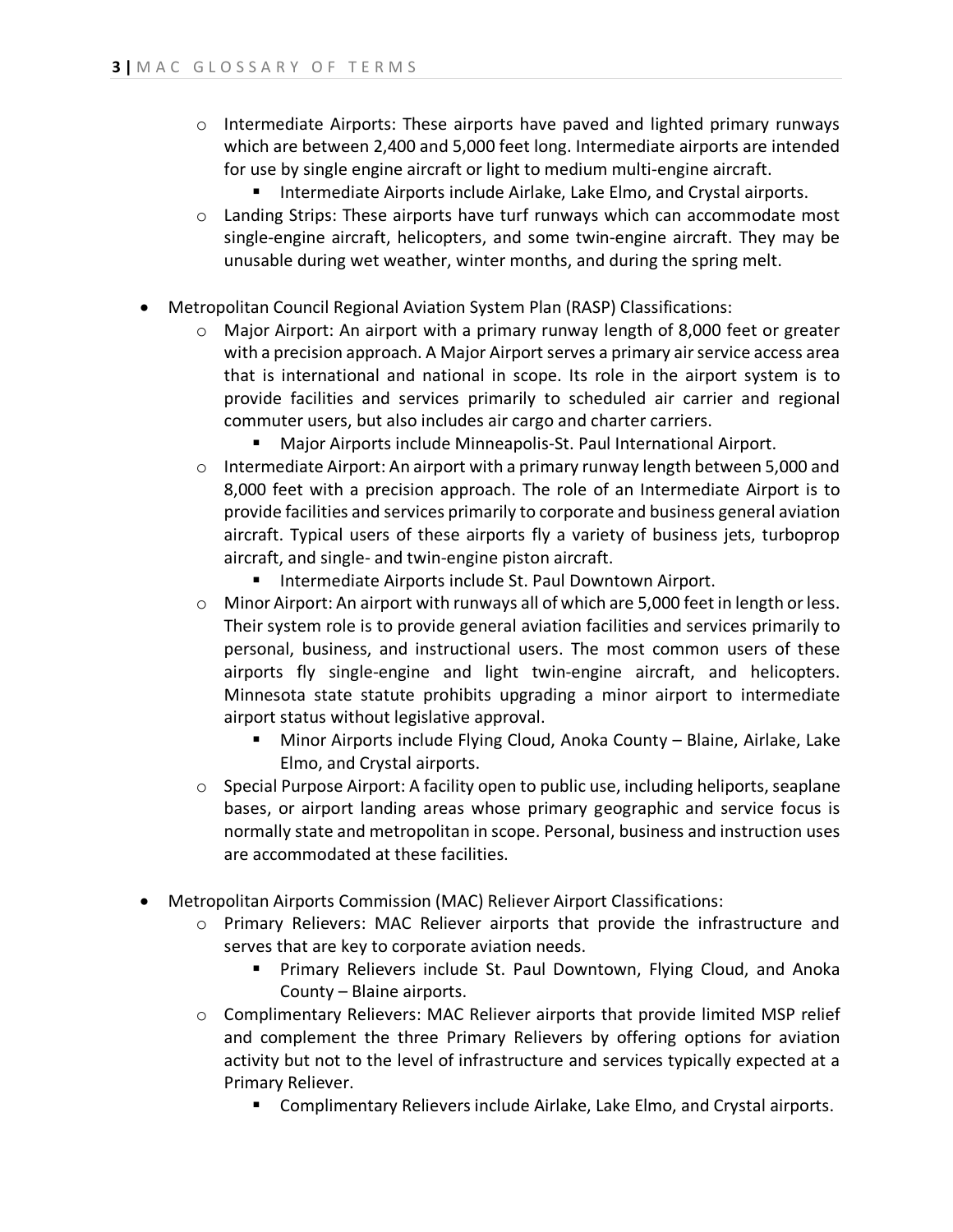Airport Elevation: The highest point of an airfield's usable landing area measured in feet above Mean Sea Level (MSL).

Airport Layout Plan (ALP): A scaled drawing of the existing and planned land and facilities necessary for the operation and development of an airport.

Airport Reference Code (ARC): A designation that signifies the airport's highest Runway Design Code (RDC). The ARC is used for planning and design only and does not limit the aircraft that may be able to operate safely on the airport.

Air Route Traffic Control Center (ARTCC or "Center"): A facility established to provide air traffic control service to aircraft operating on Instrument Flight Rule (IFR) flight plans within controlled airspace and principally during the en-route phase of flight.

Air Traffic Control (ATC): A service provided for the purpose of promoting the safe, orderly, and expeditious flow of air traffic, including airport surface, approach, departure and en-route air traffic control services.

Air Traffic Control Tower (ATCT): A structure from which air traffic control personnel control the movement of aircraft on or around the airport.

Annual Service Volume (ASV): The maximum number of annual operations that can be reasonably expected to occur at an airport based on a given level of delay.

Approach Surface: An imaginary obstruction-limiting surface defined in 14 CFR Part 77 which is longitudinally centered on an extended runway centerline and extends outward and upward from the primary surface at each end of a runway at a designated slope and distance based on the type of available or planned approach by aircraft to a runway. See Figure 1 below.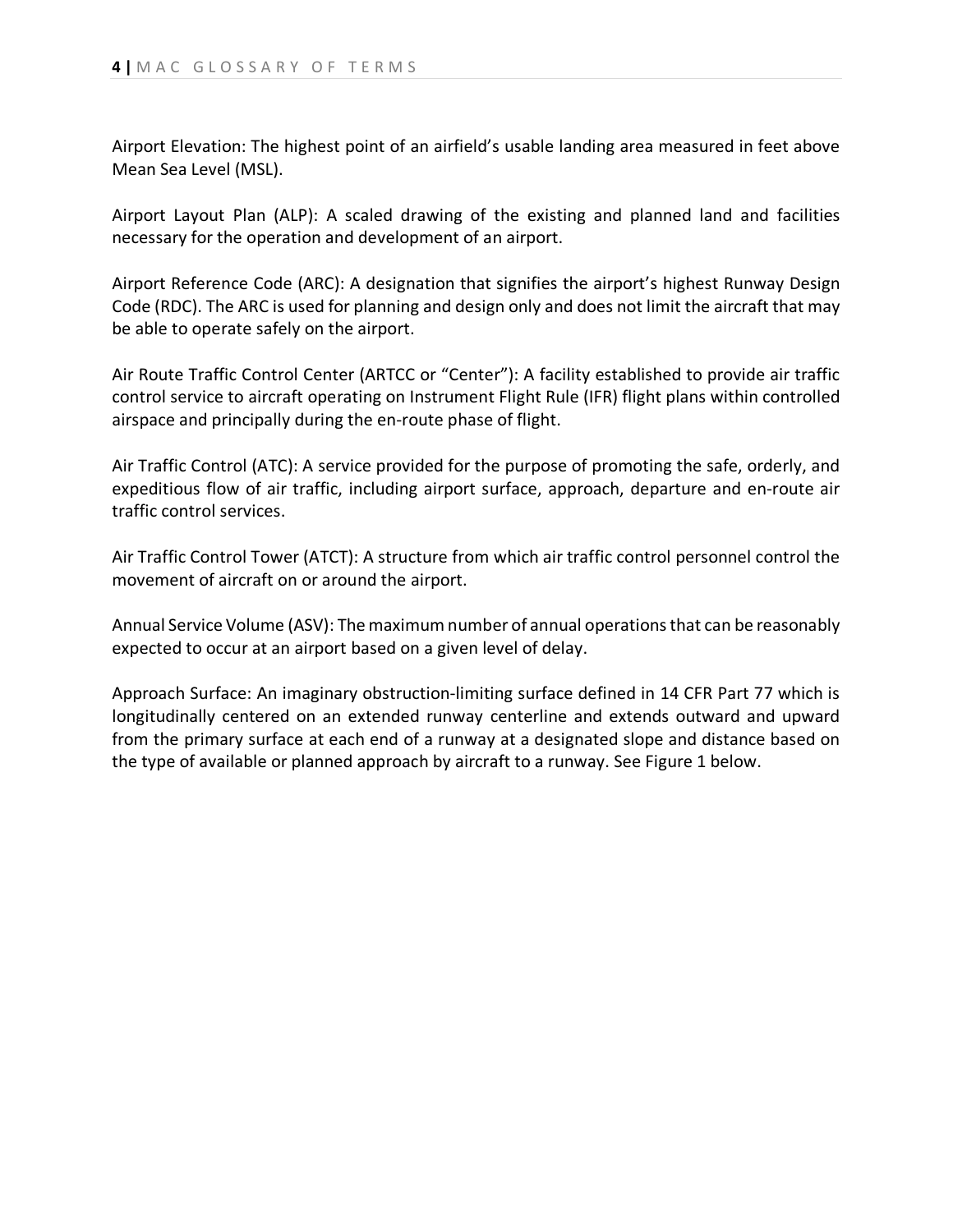

**Figure 1: FAR Part 77 Airspace Surfaces**

Approach Visibility Minimums: A set of conditions specified for operations of aircraft during Instrument Flight Rule (IFR) weather conditions.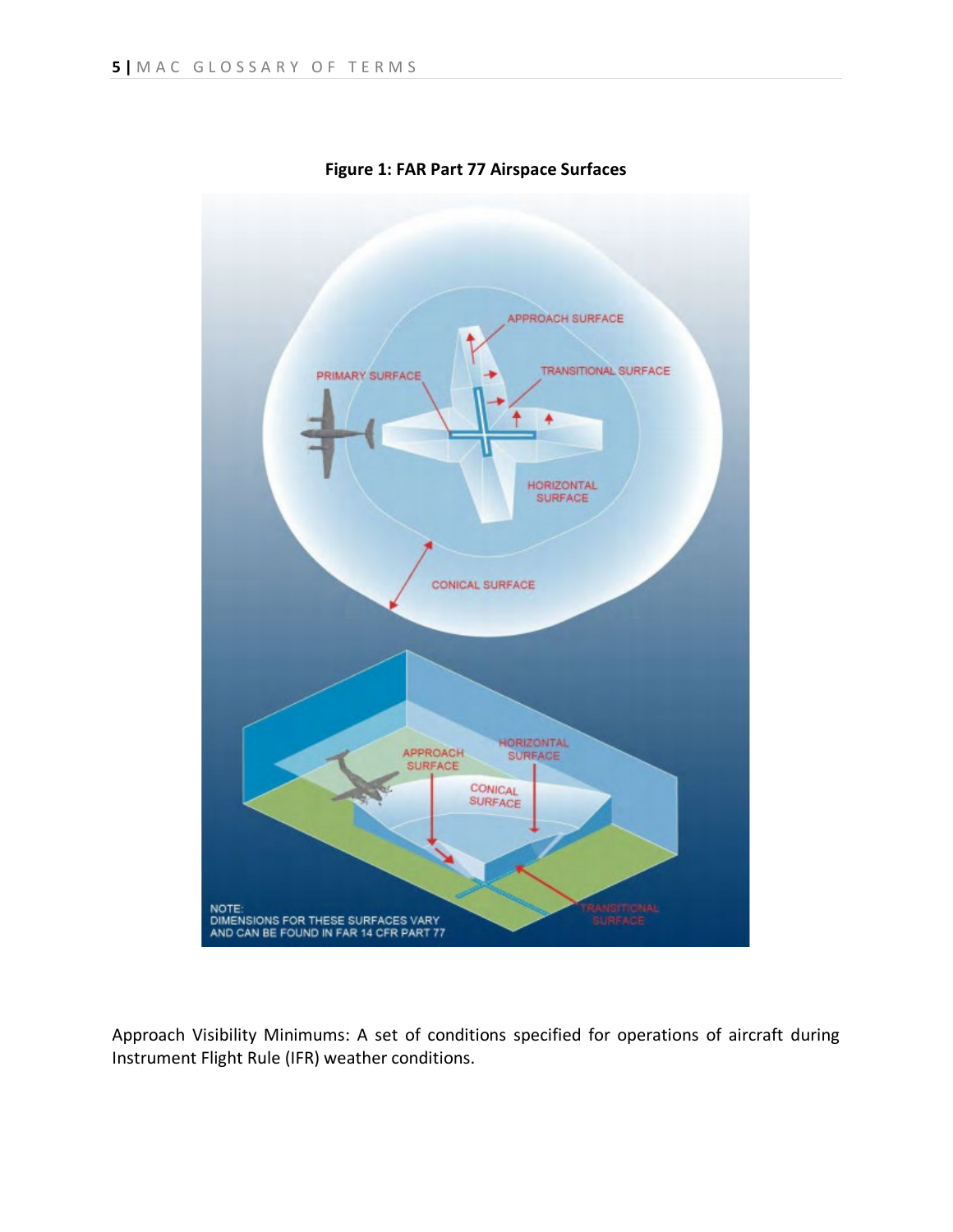Apron: A specified portion of an airfield used for aircraft parking and the refueling, maintenance, servicing, and loading/unloading of aircraft.

Area Navigation (RNAV): A method of navigation that permits aircraft operations on any desired course within the coverage of station-referenced navigation signals.

Automated Weather Observation System (AWOS): Equipment that takes and broadcasts automated weather readings at an airport.

Average Day Peak Month (ADPM): Defined as peak month passengers or operations divided by the number of days in the month.

Aviation Environmental Design Tool (AEDT): A computer software application that models aircraft performance in space and time to estimate fuel consumption, emissions, noise, and air quality consequences.

Based Aircraft: The general aviation aircraft that use a specific airport as a home base.

Categorical Exclusion (CatEx): A federal action may be "categorically excluded" from a detailed environmental analysis if the federal action does not, "individually or cumulatively have significant effect on the human environment."

Circling Approach: A maneuver initiated by a pilot to align the aircraft with a runway for landing when a straight-in landing from an instrument approach is not possible or is not desirable.

Civil Aviation: Non-military aviation including both scheduled air transport and general aviation.

Clear Zone: As defined by MnDOT Aeronautics, Clear Zones off runway ends are intended to enhance operational safety of aircraft and to protect life and property in runway approach areas. The MnDOT Clear Zones have a similar function too, but are not always the same dimensions as the FAA Runway Protection Zone (RPZ).

Common Traffic Advisory Frequency (CTAF): A radio frequency designated for the purpose of carrying out airport advisory practices while operating to or from an airport without an operating control tower.

Compass Calibration Pad: An airport facility used for calibrating an aircraft compass.

Crosswind Runway: An additional runway at an airport that compensates for primary runways that provide less wind coverage than desired.

Day-Night Average Sound Level (DNL): The average sound exposure for a typical 24-hour period. A weighting factor equivalent to a penalty of 10 decibels is applied to sounds occurring between 10:00 PM and 7:00 AM.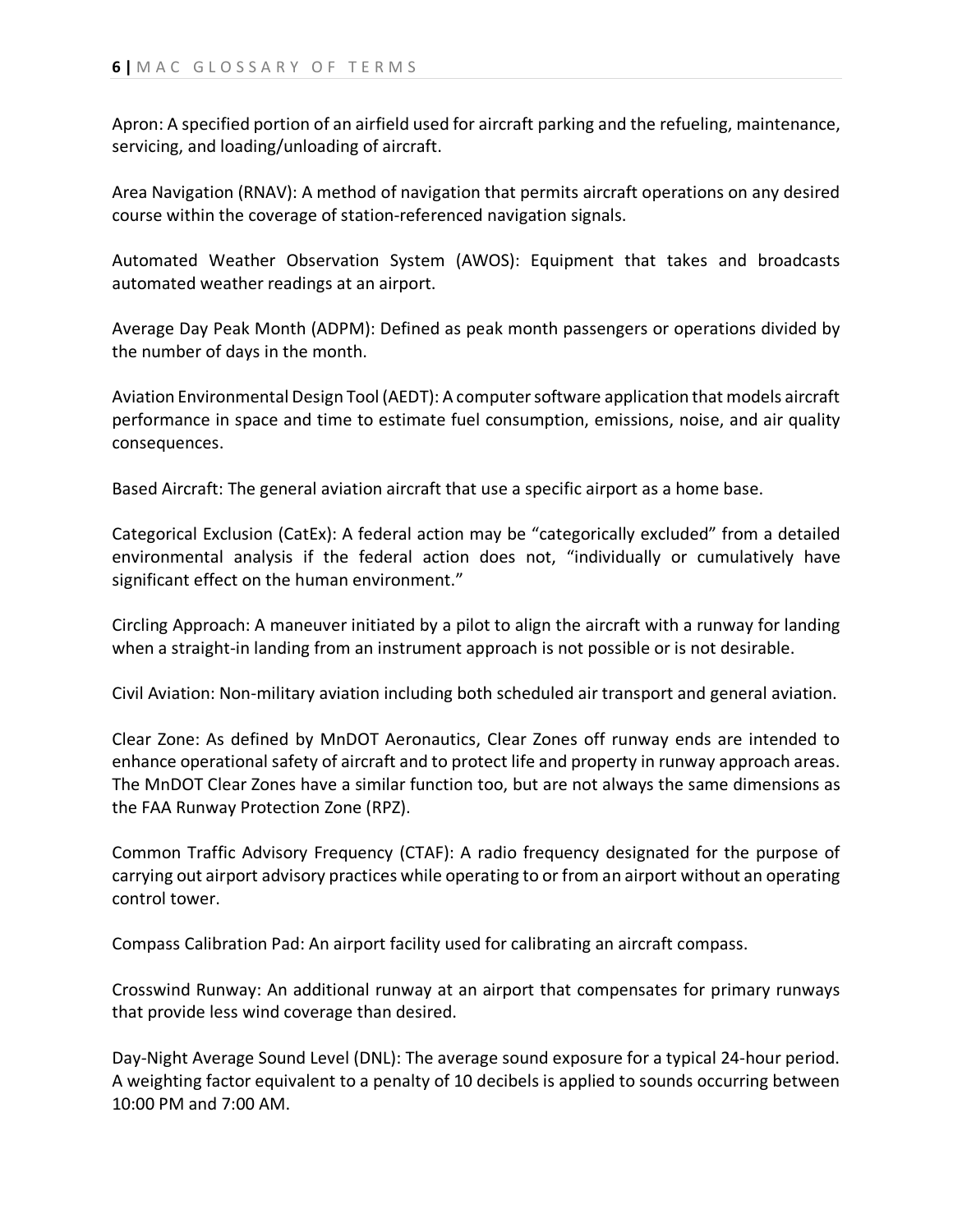Decibel (dB): A unit used to measure the intensity of a sound or the power level of an electrical signal by comparing it with a given level on a logarithmic scale.

Declared Distances: Distances for a runway representing the maximum lengths available and suitable for meeting takeoff and landing distance requirements. They are determined in accordance with FAA design standards, with length added to or subtracted from the physical length of the runway to provide standard safety areas and protection zones. As a result, the declared distances for a runway may be more or less than the physical length of the runway depicted on aeronautical charts. There are four defined declared distances:

- Takeoff run available (TORA) length for the ground run of a departing aircraft;
- Takeoff distance available (TODA) length through the start of the takeoff climb;
- Accelerate stop distance available (ASDA) length for acceleration to takeoff speed and then deceleration associated with an aborted takeoff; this is often the longest length for twin and turbine engine aircraft;
- Landing distance available (LDA) length suitable for landing an aircraft

Design Aircraft: An aircraft with characteristics that determine the application of airport design standards for a specific runway, taxiway, apron, or other facility. This aircraft can be a specific aircraft model or a composite of several aircraft using, expected, or intended to use the airport or part of the airport (also called critical aircraft or critical design aircraft).

Dual Wheel Gear (DW): The configuration of an aircraft landing gear where two wheels are used at each wheel position to support the aircraft load.

Federal Aviation Administration (FAA): The federal agency responsible for the safety and efficiency of the United States' airspace and air transportation system.

Federal Aviation Regulations (FAR): The general and permanent rules established by the executive departments and agencies of the federal government for aviation, which are published in the Federal Register. These are the aviation subset of the Code of Federal Regulations.

Fixed Base Operator (FBO): A commercial business enterprise located on an airport that provides services to pilots including aircraft rental, training, fueling, maintenance, parking, and the sale of pilot supplies. Also known as a Full Service Commercial Operator.

Fleet Mix: A collective term generally used to describe the proportions of aircraft types operating at an airport.

Flight Service Station (FSS): Air traffic facilities that provide pilot briefings, flight plan processing, inflight radio communications, search and rescue (SAR) services, and assistance to lost aircraft and aircraft in emergency situations.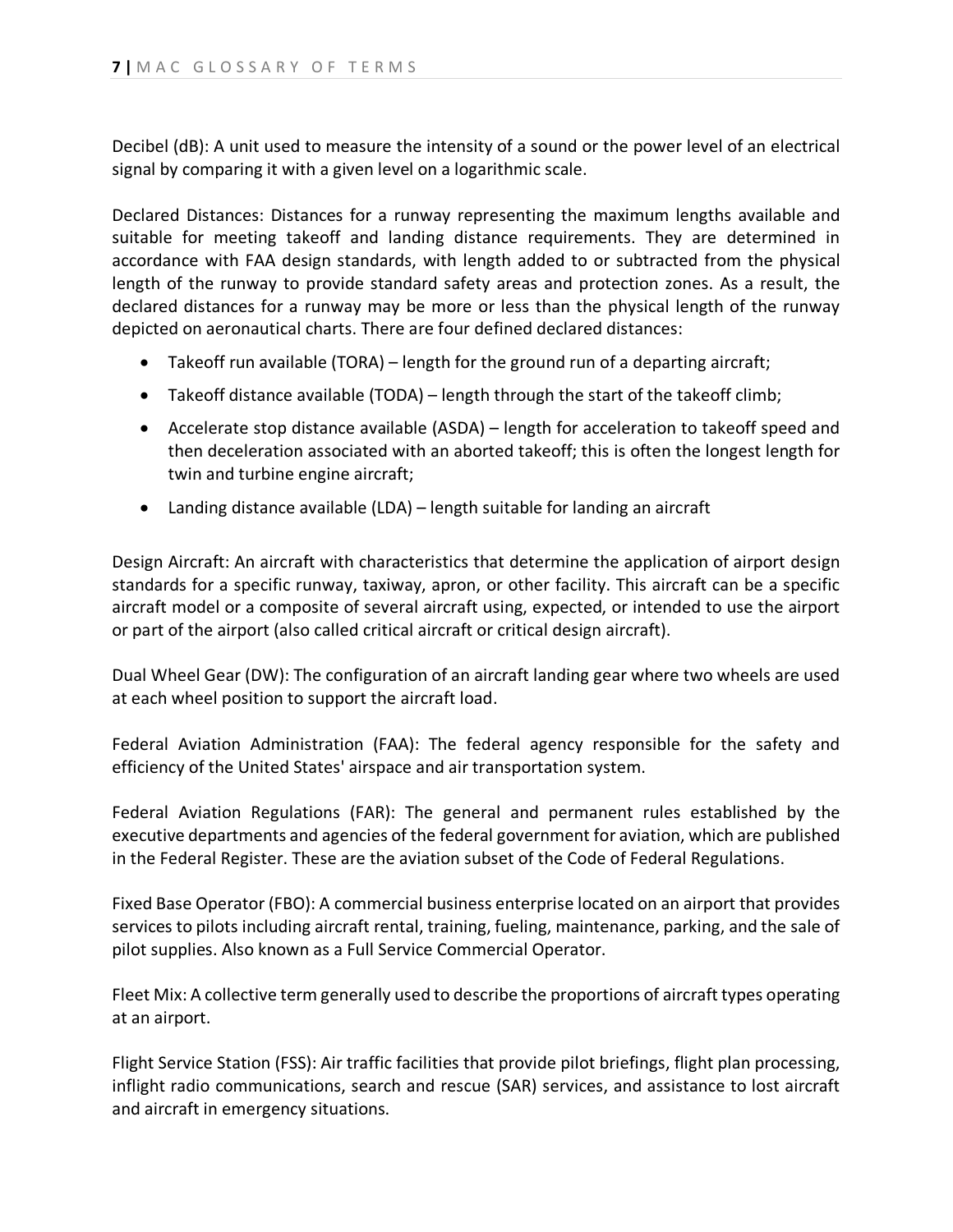General Aviation: The segment of aviation that encompasses all aspects of civil aviation except for certified air carriers and other commercial operators such as air cargo.

Glide Slope: The proper vertical path of descent for an aircraft preparing to land to ensure the aircraft stays free of obstacles and touches down on the runway threshold. A standard glide slope is 3°.

Global Positioning System (GPS): A satellite based navigation system that provides signals in the cockpit of aircraft defining aircraft position in terms of latitude, longitude, and altitude.

Instrument Flight Rules (IFR): Procedures for the conduct of flight in weather conditions below Visual Meteorological Conditions (VMC). The term IFR is often used to define weather conditions and the type of flight plan under which an aircraft is operating.

Instrument Landing System (ILS): A precision runway approach aid based on two radio beams which together provide pilots with both vertical (Glide Slope) and horizontal (Localizer) guidance during an approach to land.

Instrument Meteorological Conditions (IMC): Meteorological conditions expressed in terms of specific visibility and ceiling conditions that are less than the minimums specified for Visual Meteorological Conditions (VMC). The term IFR is often used interchangeably with IMC.

Itinerant Operation: An aircraft operation where the destination point is greater than 20 miles from the aircraft's point of origin.

Joint Airport Zoning Board (JAZB): A Joint Airport Zoning Board is comprised of the authority that owns or controls an airport along with surrounding municipalities within which an airport hazard area may be located. Once formed, the Joint Airport Zoning Board has the power to adopt, administer, and enforce airport zoning regulations applicable to the airport hazard areas in its jurisdiction.

Knots: Nautical miles per hour, equal to 1.15 statute miles per hour.

Lateral Navigation (LNAV): Horizontal navigation without positive vertical guidance. This type of navigation is associated with non-precision approach procedures.

Local Operation: An aircraft operation that remains in the local traffic pattern, executes simulated instrument approaches or low passes at the airport, and operations to or from the airport and a designated practice area within a 20−mile radius of the airport.

Localizer (LOC): The lateral component of the Instrument Landing System (ILS).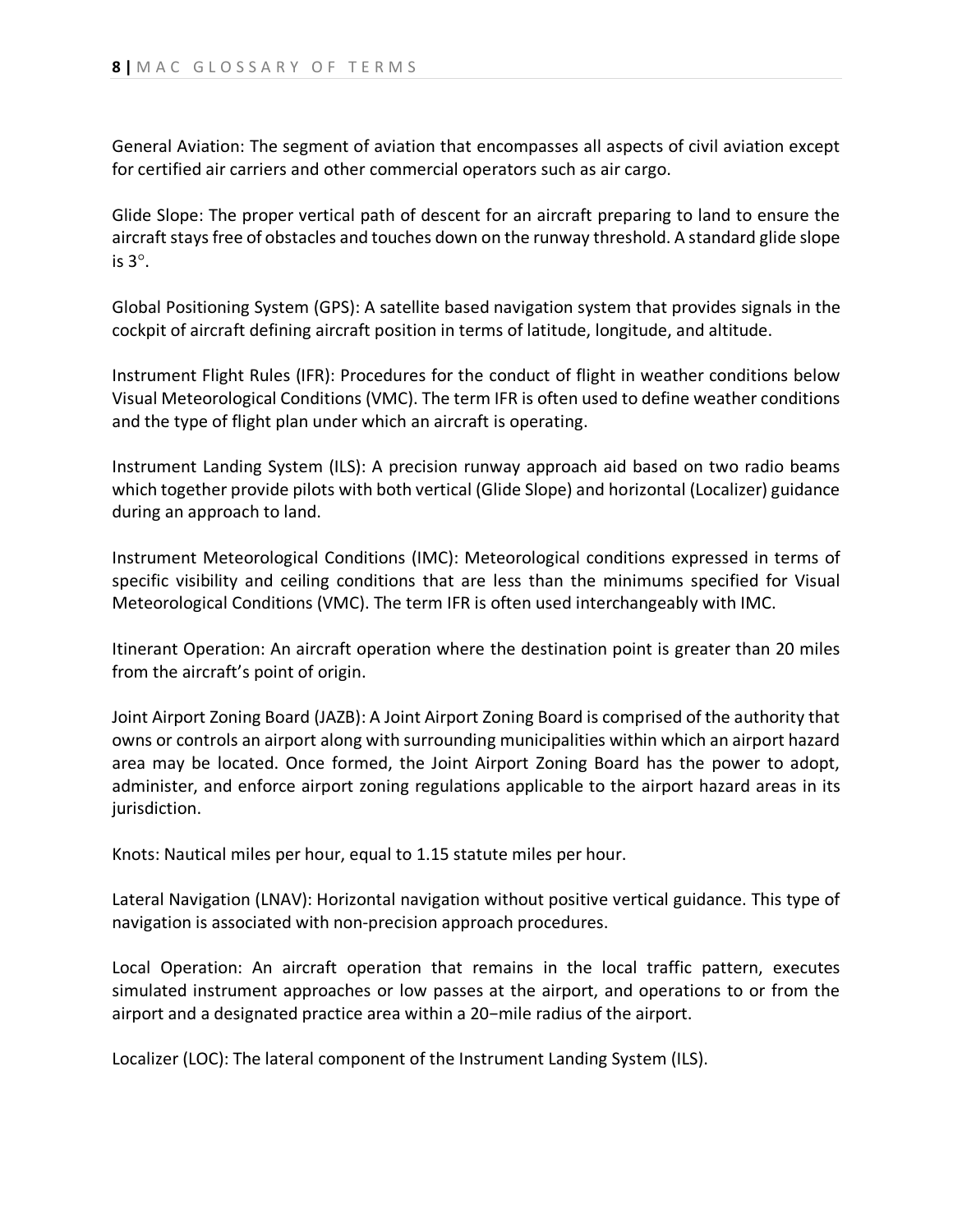Long-Term Plan (LTP): A long-term planning process and document that shares long-term development concepts and ideas for use of an airport's land and facilities.

MACNOMS: The Metropolitan Airports Commission Noise and Operations Monitoring System collects, and processes aircraft noise data and runway use data for MAC-owned airports. The system also collects flight track data for aircraft activity in an area approximately 40 miles around MSP, up to 20,000 feet.

Mean Sea Level (MSL): A measure used in aviation for pilots to identify the flight or airfield elevation above sea level as opposed to above ground level (AGL).

Medium Intensity Runway Lights (MIRL): Lights that are located along the edge of a runway to assist pilots in identifying the edge of the surface available for takeoffs and landings.

Metropolitan Airports Commission (MAC): The Metropolitan Airports Commission was created in 1943 by the Minnesota Legislature to promote air transportation in the seven-county metropolitan area. MAC owns and oversees the operation of seven airports in the twin cities area: Minneapolis-St. Paul International Airport (MSP), Airlake Airport, Anoka County-Blaine Airport, Crystal Airport, Flying Cloud Airport, Lake Elmo Airport and St. Paul Downtown Airport.

Microjet: A category of small jet aircraft approved for single-pilot operation, typically seating 4-8 people, with a maximum takeoff weight of under 10,000 pounds. Also referred to as very light jets or personal jets.

Modification to Design Standards (MOS): Any approved nonconformance to FAA standards applicable to an airport design, construction, or equipment procurement project that is necessary to accommodate an unusual local condition for a specific project on a case-by-case basis while maintaining an acceptable level of safety.

Movement Area: The runways, taxiways, and other areas of an airport that are used for taxiing or hover taxiing, takeoff, and landing of aircraft including helicopters, exclusive of aprons and aircraft parking areas.

MSP: Minneapolis-St. Paul International Airport.

MSP Airport 2040 LTP: Minneapolis-St. Paul International Airport 2040 Long-Term Plan.

National Airspace System (NAS): A network of both controlled and uncontrolled airspace, both domestic and oceanic. It includes: air navigation facilities, equipment and services; airports and landing areas; aeronautical charts, information and services; rule and regulations; procedures and technical information; and manpower and material.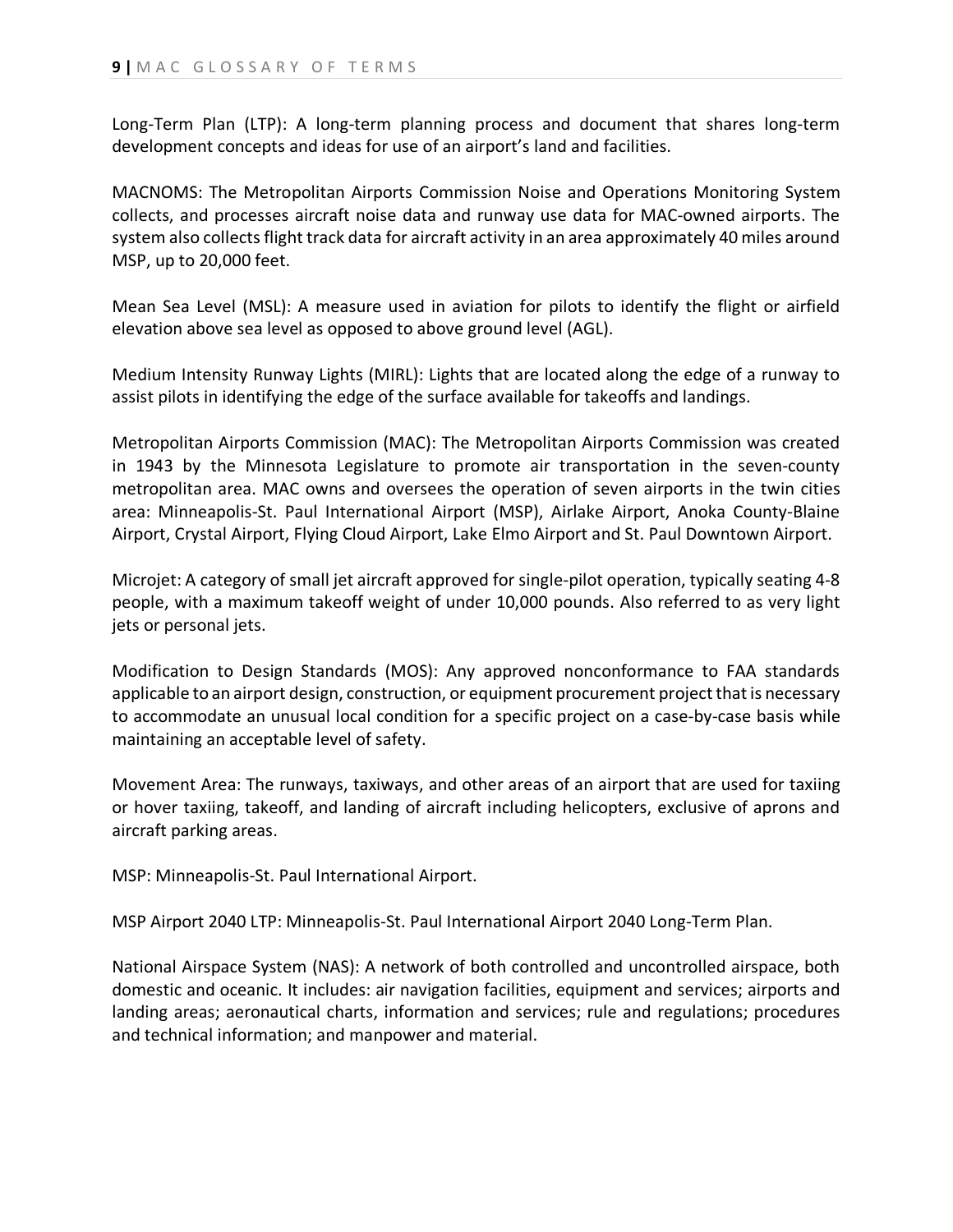National Plan of Integrated Airport Systems (NPIAS): The national airport system plan developed by the Secretary of Transportation on a biannual basis for the development of public-use airports to meet national air transportation needs.

Navigational Aid (NAVAID): A visual or electronic facility or device designated for use for air navigation.

Noise Contour: A depiction of calculated aircraft noise exposure for a geographical area surrounding an airport. The standard level of noise depicted in noise contour maps is 65 dB Day-Night Level (DNL), but maps may include noise contours for other levels such as 60 dB DNL and 70 dB DNL. Noise contours are calculated using the Aviation Environmental Design Tool (AEDT) and considers data inputs such as runway use, flight track use, aircraft fleet mix, aircraft performance and thrust settings, topography, and atmospheric conditions.

Non-Directional Beacon (NDB): A general purpose, low-frequency radio beacon that can be used by a pilot to determine a bearing from the transmitter.

Non-Precision Approach: A straight-in instrument approach procedure that provides course guidance, without vertical path guidance, with visibility minimums no lower than ¾ mile.

Object Free Area (OFA): An area on the ground centered on a runway, taxiway, or taxilane centerline provided to enhance the safety of aircraft operations by remaining clear of objects except for objects that need to be located in the OFA for air navigation or aircraft ground maneuvering purposes.

Obstacle Free Zone (OFZ): The OFZ is the three-dimensional airspace along the runway and extended runway centerline that is required to be clear of obstacles for protection for aircraft landing or taking off from the runway and for missed approaches.

Other-Than-Utility Runway: A runway that is intended to be used by propeller driven aircraft with a maximum gross weight greater than 12,500 pounds and/or jet aircraft of any gross weight.

Part 77: Regulations for the protection of airspace around a public-use civilian or military airport are specified in 14 CFR Part 77 *Safe, Efficient Use, and Preservation of the Navigable Airspace*. These defined surfaces are used by the FAA to identify obstructions to airspace around an airport facility. Part 77 surfaces are comprised of primary, approach, transitional, horizontal and conical three-dimensional imaginary surfaces.

Pavement Condition Index (PCI): PCI evaluation includes a visual inspection of pavements and assignment of a numerical indicator that reflects the structural and operational condition of the pavement including the type, severity, and quantity of pavement distress.

Precision Approach: An instrument approach procedure that provides course and vertical path guidance with visibility below ¾ mile.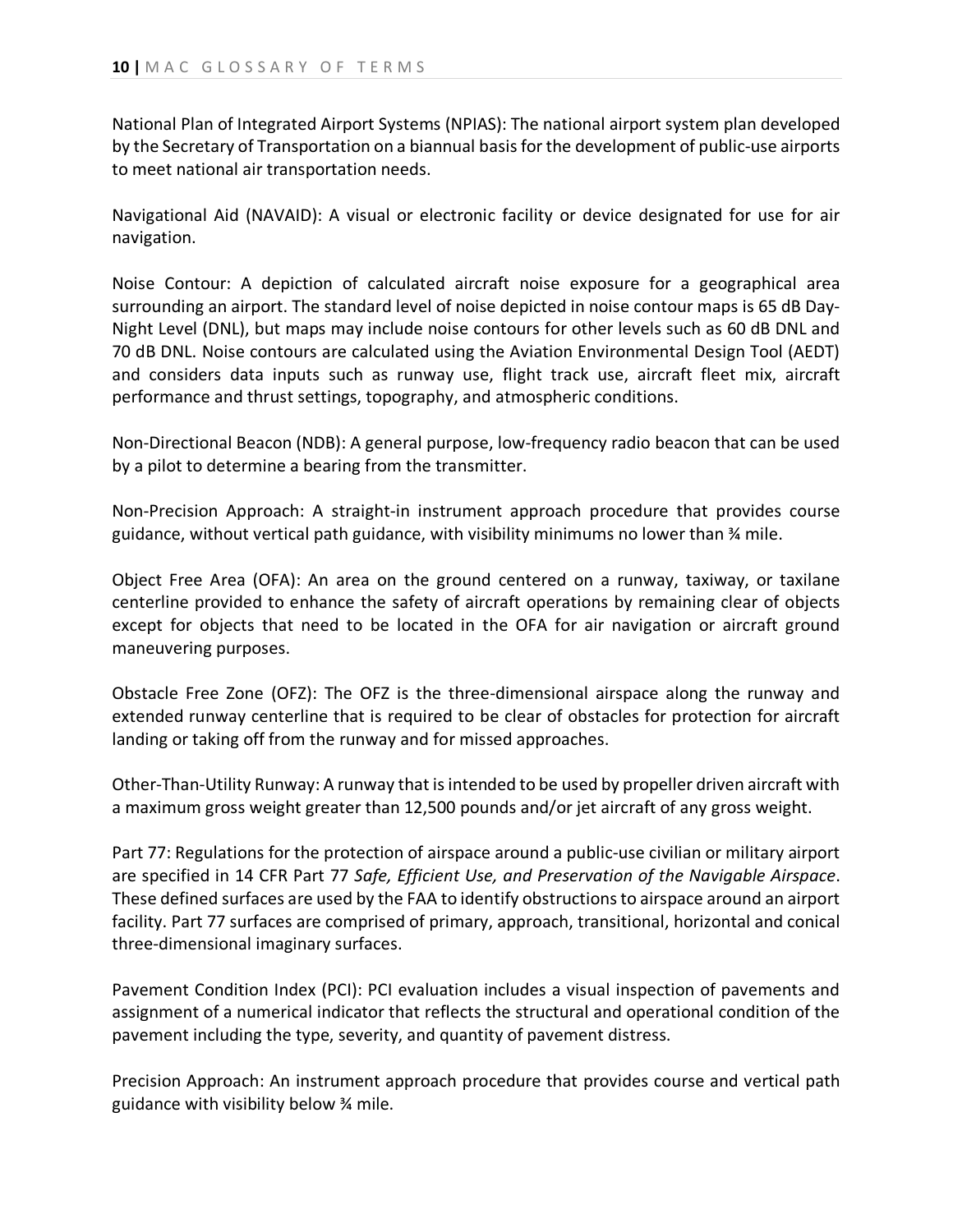Precision Approach Path Indicator (PAPI): A navigational aid to visually identify the glideslope to the touchdown zone of the runway.

Primary Runway: A runway constructed to meet airport capacity needs. The design objective for a primary runway is to provide a runway length that will not result in operational weight restrictions.

Primary Surface: An imaginary obstruction limiting surface defined in 14 CFR Part 77 that is specified as a rectangular surface longitudinally centered about a runway (see Figure 1 on Page 5).

Propeller-driven Aircraft: Aircraft powered by propeller engines on the exterior of the aircraft. Such aircraft often use 100LL type fuel. Turboprop aircraft are a notable exception.

Regular Use: Regular use is defined by the FAA as at least 500 or more annual itinerant and local operations on the runway by the critical design aircraft, excluding touch-and-go operations.

Reliever Airport: General Aviation airports in major metropolitan areas that provide pilots with attractive alternatives to using congested hub airports. To be eligible for reliever designation, an airport must be open to the public, have 100 or more based aircraft, or have 25,000 or more annual itinerant operations.

Remote Transmitter/Receiver (RTR): An air-to-ground communications system having transmitters and/or receivers and other ancillary equipment. These on-airport facilities allow radio communications between a pilot and ATCT and are usually located at airports without an ATCT.

Responsible Government Unit (RGU): Any state agency and any general or special purpose unit of government in the state that is responsible for preparation and review of environmental documents.

Runway: A defined rectangular area at an airport designated for the landing and takeoff of an aircraft. Runway numbers are determined by their magnetic heading with respect to north  $(0^{\circ})$ . If an airport has two parallel runways, such as Minneapolis-St. Paul International Airport (MSP), the runways are marked Left (L) and Right (R). Three parallel runways would be marked Left (L), Center (C) and Right (R). The existing runways at MSP are 12L/30R, 12R/30L, 17/35, and 4/22.

Runway Design Code (RDC): The selected AAC, ADG, and desired approach visibility minimums (in feet of runway visual range) are combined to form the Runway Design Code (RDC) for a particular runway. The RDC is used to determine the standards that apply to a specific runway and parallel taxiway to allow unrestricted operations by the design aircraft under defined meteorological conditions.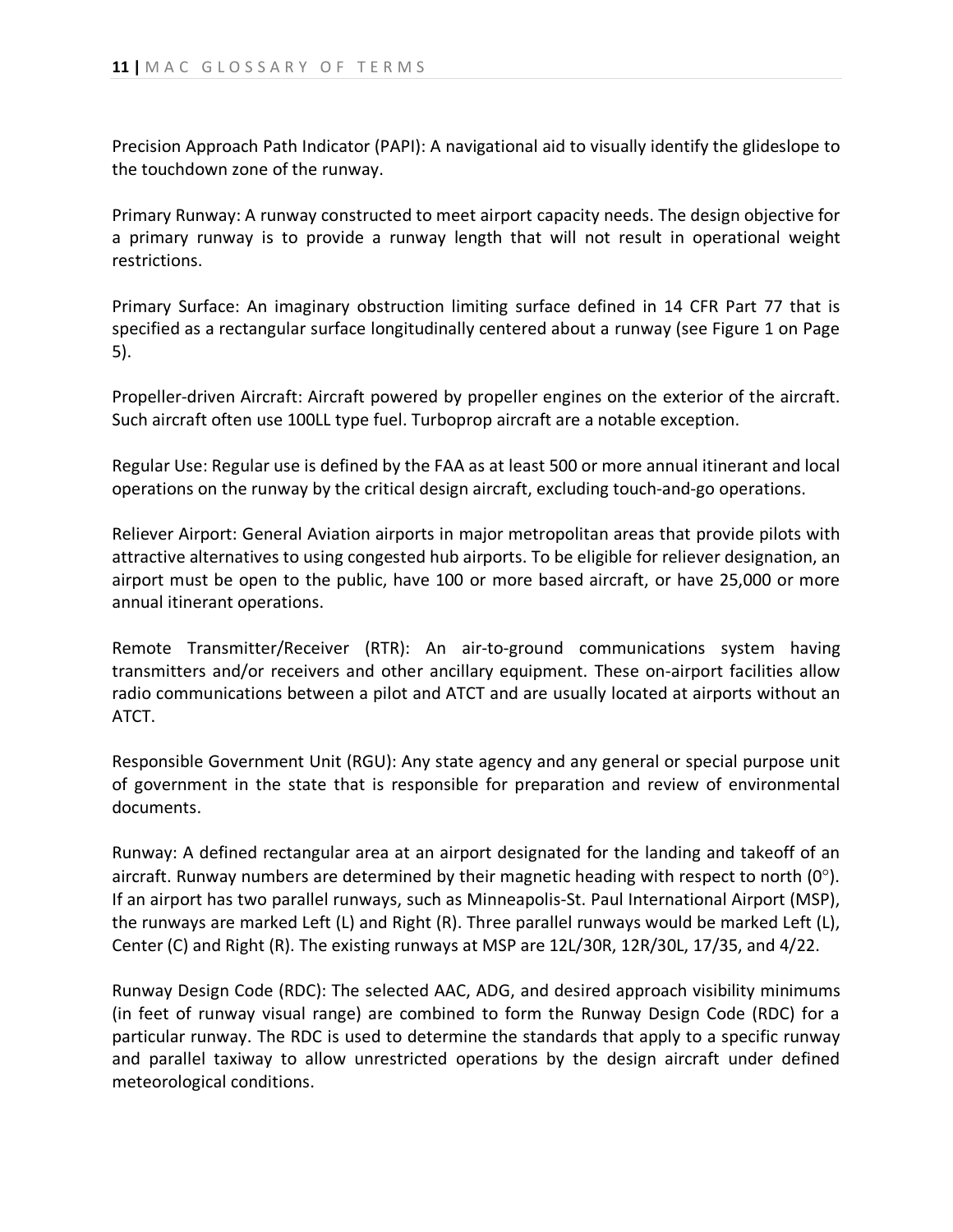Runway End Identifier Lights (REIL): Two synchronized flashing lights, one on each side of a runway threshold that provide positive identification of the runway approach end.

Runway Object Free Area (ROFA): An area on the ground centered on a runway centerline provided to enhance the safety of aircraft operations by remaining clear of objects, except for objects that need to be located in the ROFA for air navigation or aircraft ground maneuvering purposes.

Runway Obstacle Free Zone (ROFZ): The ROFZ is the three-dimensional airspace along the runway and extended runway centerline that is required to be clear of obstacles for protection for aircraft landing or taking off from the runway and for missed approaches.

Runway Protection Zone (RPZ): An area at ground level prior to the threshold or beyond the runway end to enhance the safety and protection of people and property on the ground.

Runway Safety Area (RSA): A defined surface surrounding the runway prepared or suitable for reducing the risk of damage to aircraft in the event of an undershoot, overshoot, or excursion from the runway.

Runway Visual Range (RVR): An estimate of the maximum distance at which the runway, or the specified lights or markers delineating it, can be seen from a position above a specific point on the extended runway centerline.

Single Wheel Gear (SW): The configuration of an aircraft landing gear where a single wheel is used at each wheel position to distribute the aircraft load.

Small Aircraft: An aircraft with a maximum certificated takeoff weight of 12,500 pounds or less.

State Aviation System Plan (SASP): The primary objective of the Minnesota State Aviation System Plan is to provide the state with excellent planning tools to assist in making informed decisions guiding the development of Minnesota's system of airports and expending funds in a costeffective manner.

T-Hangar: A linear structure with nested interior bays that are of a "T" shape and provide shelter for aircraft.

Taxilane: A surface used by aircraft for low speed and precise taxiing. Taxilanes are usually, but not always, located outside the movement area, providing access from taxiways to aircraft parking positions and other terminal areas.

Taxiway: A defined path established for the taxiing of aircraft from one part of an airport to another.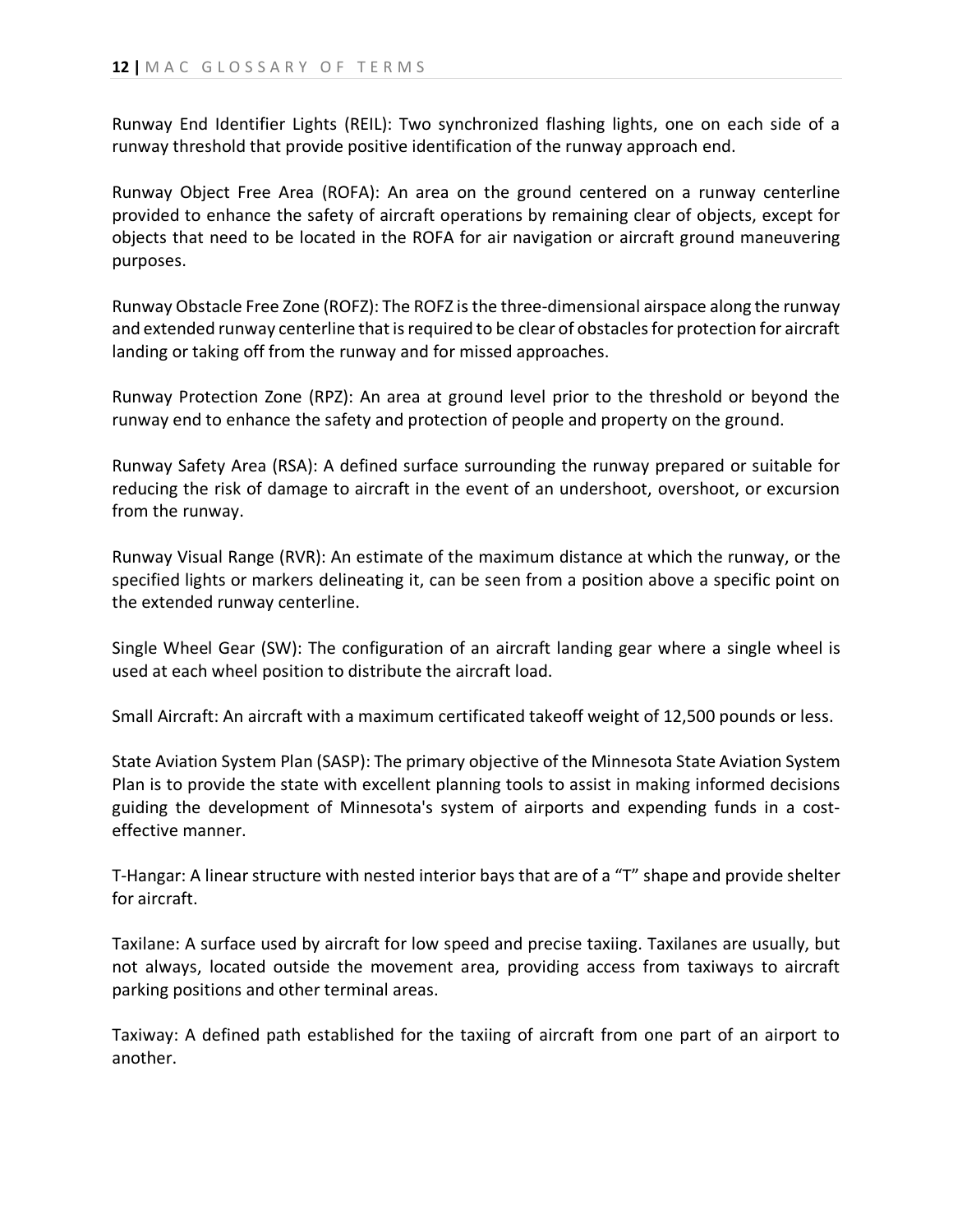Taxiway Design Group (TDG): A classification of airplanes based on outer-to-outer main landing gear width and cockpit to main gear distance.

Taxiway/Taxilane Safety Area (TSA): A defined surface alongside the taxiway prepared or suitable for reducing the risk of damage to an aircraft deviating from the taxiway.

Threshold: The beginning of the portion of the runway available for landing. In some cases, the threshold may not be at the physical end of the runway.

Touch and Go: A practice maneuver consisting of a landing and a takeoff performed simultaneously without coming to a complete stop. A touch and go is counted as two aircraft operations: one takeoff, and one landing.

Traffic Pattern: Projections on the ground of the aerial path associated with an aircraft flying the crosswind, downwind, base, and final approach legs of the takeoff and landing process.

Turbine-Powered Aircraft: Aircraft powered by turbine engines including turbojets and turboprops but excluding turbo-shaft, rotary-wing aircraft. Such aircraft normally use Jet-A type fuel.

Uncontrolled Airport: An airport without an airport traffic control tower at which the control of Visual Flight Rules (VFR) traffic is not exercised.

Useful Load: The aircraft maximum takeoff weight minus the aircraft empty weight. An aircraft's useful load can be used to transport either fuel or payload (passengers, baggage, and/or cargo).

Utility Runway: A runway that is constructed for and intended to be used by propeller-driven aircraft of 12,500 pounds maximum gross weight and less.

Very High Frequency Omnidirectional Radio Range (VOR): A ground-based aircraft navigation system that is being phased out as part of the FAA's continual upgrade of the nation's navigation infrastructure.

Visual Flight Rules (VFR): Procedures for the conduct of flights in weather conditions above Visual Meteorological Conditions (VMC). The term VFR is often used to define weather conditions and the type of flight plan under which an aircraft is operating.

Visual Meteorological Conditions (VMC): Meteorological conditions expressed in terms of specific visibility and ceiling conditions that are equal to or greater than the threshold values for instrument meteorological conditions.

Visual Runway: A runway without an existing or planned straight-in instrument approach procedure.